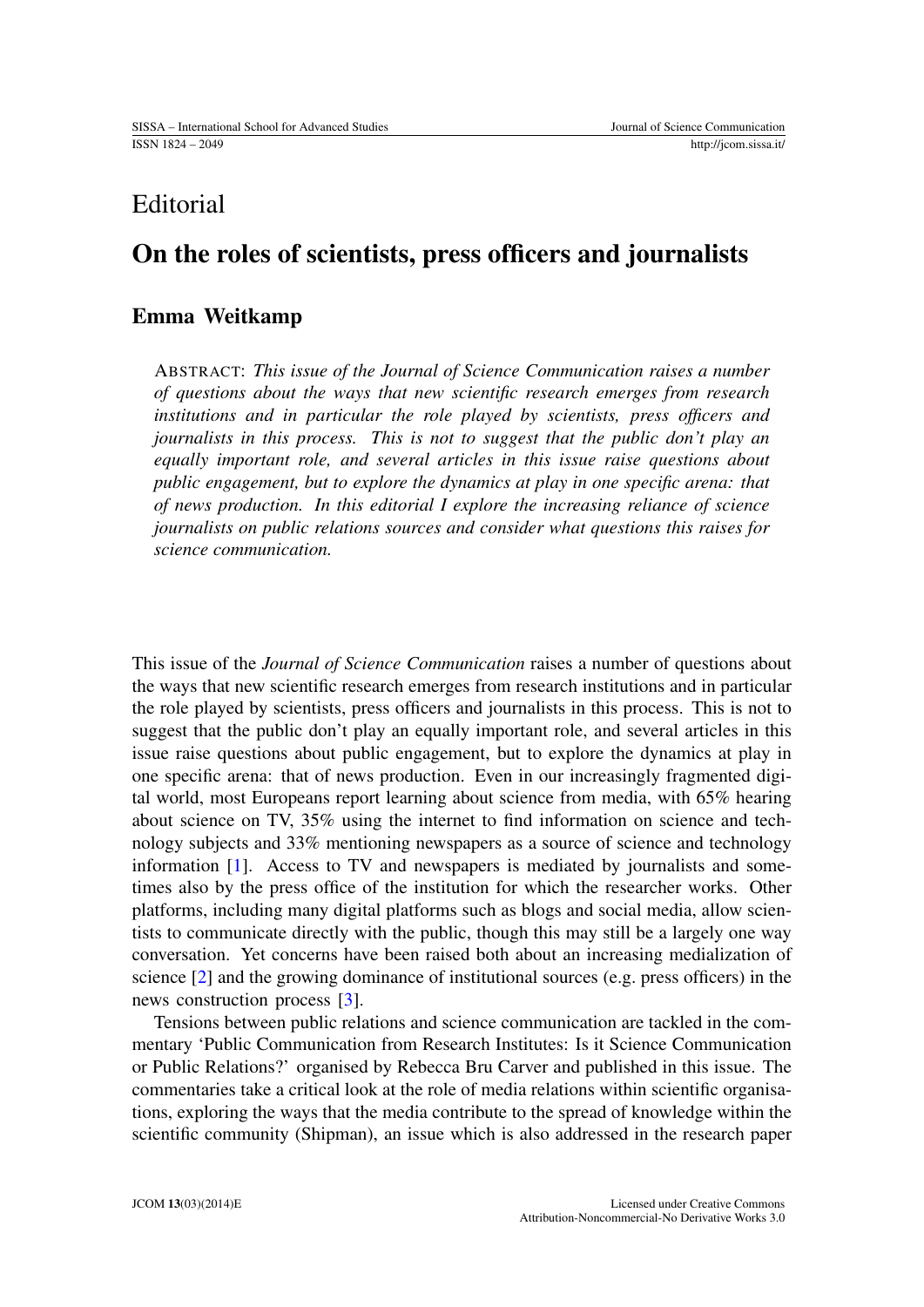by Mahrt and Pushmann in this issue, and considering how the roles of science journalists could change to make better use of institutional PR materials (Autzen). Acknowledging the growing pressures on science journalists to produce increasing volumes of science news, Autzen suggests that we should accept 'cut and paste' journalism in order to enable science journalists to focus more on the traditional role of the media as watchdog, holding the institutions of science to account; in essence, Autzen suggests that we stop haranguing the media for cut and paste journalism and accept that press officers are perfectly capable of writing straightforward, single source news stories for public consumption. While I do agree with Autzen that press officers have the technical skill to write such stories (they are after all often former journalists), I'm not sure that I want universities and research institutes producing the news. They are, after all, self-interested organisations that seek to promote their own agendas.

Of course, Autzen is not suggesting that press office materials would be published without some sort of editorial control. Instead, she is suggesting that journalists should not be criticised for using these materials, particularly if it frees up time for them to pursue more contentious issues. The Washington Post took this tactic earlier this year. I don't know how it was received by the readers (or even if they noticed that a proportion of the science and health news was taken straight from press releases), but it did cause a stir in the journalistic community [\[4\]](#page-2-3). The problem is not one of clarity of writing or structure of the story, these the press officers do extremely well. They have to for their press releases to stand a chance of making it on a journalist's shortlist. The problem, for the Washington Post, was quality control. Several of the stories that made it through the editorial selection process were downright silly (which is not uncommon but does leave a crack for critics when you try something that appears lazy, such as running press releases as news). Raeburn used this crack in credibility to point out that the problem with press releases lies in their institutional purpose — to frame the story to suit the organisation. Nine times out of 10, this may be a benign framing, even one the journalist agrees with. But that is not always the case. Take the recent press release from Newcastle University on organic foods.<sup>[1](#page-1-0)</sup> This press release reports a new study suggesting the health benefits of organic foods. But this is a controversial area; the journalists reporting the story made the effort to speak with other experts who raised questions about the study. Journalists reported the story, but not uncritically adding context and information from a variety of other sources. In our current overstretched media environment, marketing stories do slip under the radar of science journalists through carefully crafted science news releases, as my study shows [\[3\]](#page-2-2). If marketing efforts occasionally make it past the beady eyes of journalists now, then surely even more would slip through a news system geared to accepting (albeit critically) press releases as news. How are we, readers unpractised in spotting 'spun stories', and who do not have day to day contact with researchers and press officers, to know which stories need to be treated with caution?

<span id="page-1-0"></span><sup>1</sup>[http://www.ncl.ac.uk/press.office/press.release/item/new-study-finds-significant-differences-between](http://www.ncl.ac.uk/press.office/press.release/item/new-study-finds-significant-differences-between-organic-and-non-organic-food)[organic-and-non-organic-food.](http://www.ncl.ac.uk/press.office/press.release/item/new-study-finds-significant-differences-between-organic-and-non-organic-food)